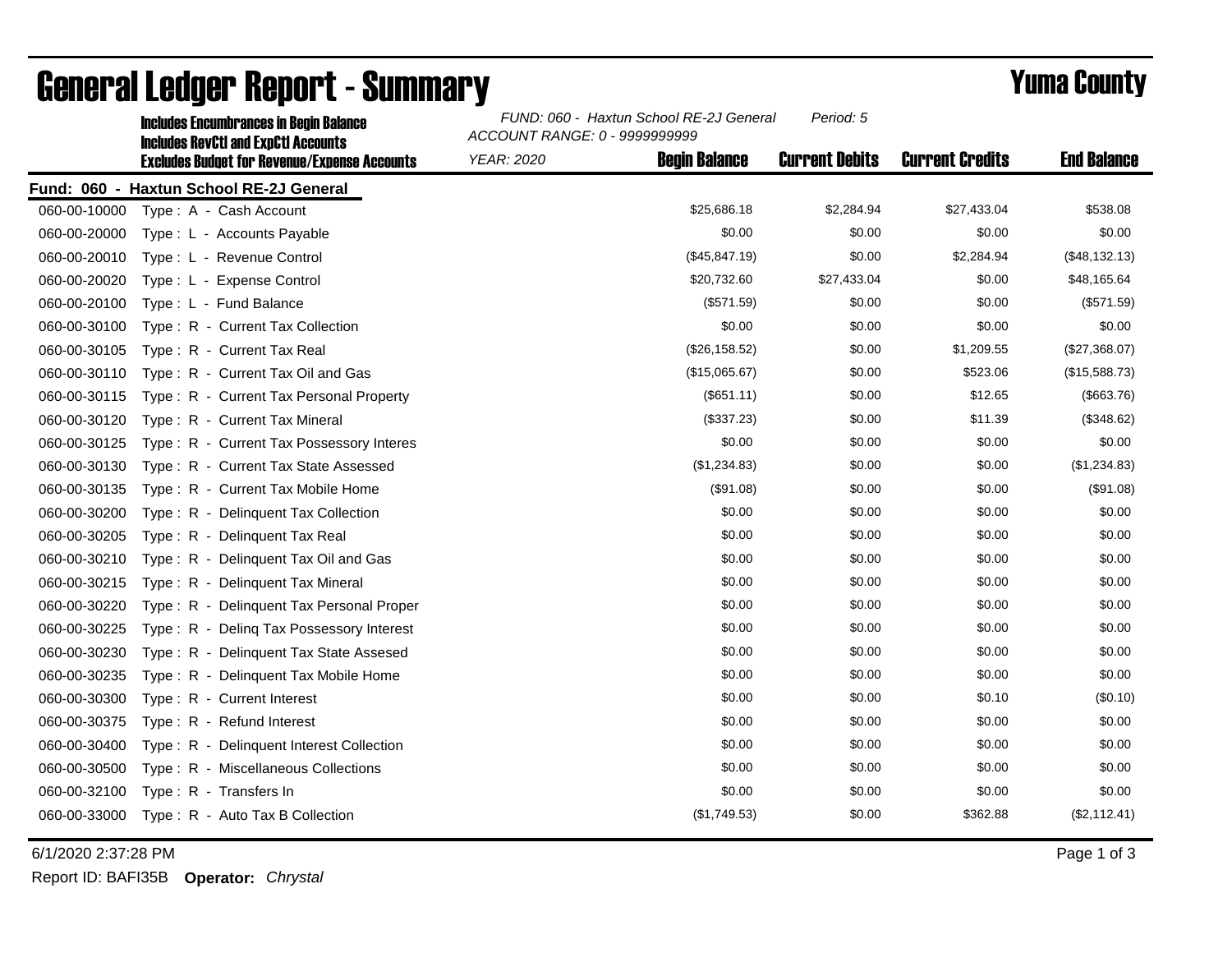|              | uonoi ui evuyoi tiopoi t<br>– Vuillisu v<br><b>Includes Encumbrances in Begin Balance</b><br><b>Includes RevCtI and ExpCtI Accounts</b> | FUND: 060 - Haxtun School RE-2J General<br>ACCOUNT RANGE: 0 - 9999999999 |                             | Period: 5             |                                  |                    |
|--------------|-----------------------------------------------------------------------------------------------------------------------------------------|--------------------------------------------------------------------------|-----------------------------|-----------------------|----------------------------------|--------------------|
|              | <b>Excludes Budget for Revenue/Expense Accounts</b>                                                                                     | <b>YEAR: 2020</b>                                                        | <b>Begin Balance</b>        | <b>Current Debits</b> | <b>Current Credits</b>           | <b>End Balance</b> |
|              | Fund: 060 - Haxtun School RE-2J General                                                                                                 |                                                                          |                             |                       |                                  |                    |
| 060-00-33100 | Type: $R -$ Auto Tax A & F Collection                                                                                                   |                                                                          | (\$559.22)                  | \$0.00                | \$165.31                         | (\$724.53)         |
| 060-00-49100 | Type: X - Treasurer Fees                                                                                                                |                                                                          | \$108.84                    | \$4.38                | \$0.00                           | \$113.22           |
| 060-00-49401 | Type: X - Transfer Out                                                                                                                  |                                                                          | \$0.00                      | \$0.00                | \$0.00                           | \$0.00             |
| 060-00-49500 | Type: X - Checks Written / ACH Transfer                                                                                                 |                                                                          | \$20,623.76                 | \$27.428.66           | \$0.00                           | \$48,052.42        |
|              | Fund: 060 - Haxtun School RE-2J General                                                                                                 |                                                                          | (\$25,114.59)<br>Totals:    | \$57.151.02           | \$32.002.92                      | \$33.51            |
|              | <b>Total Fund Revenues:</b>                                                                                                             | \$2.284.94                                                               | <b>Total Fund Expenses:</b> | \$27.433.04           | <b>Net Revenue Over Expense:</b> | (\$25,148.10)      |

## General Ledger Report - Summary **Figure 2016** Yuma County